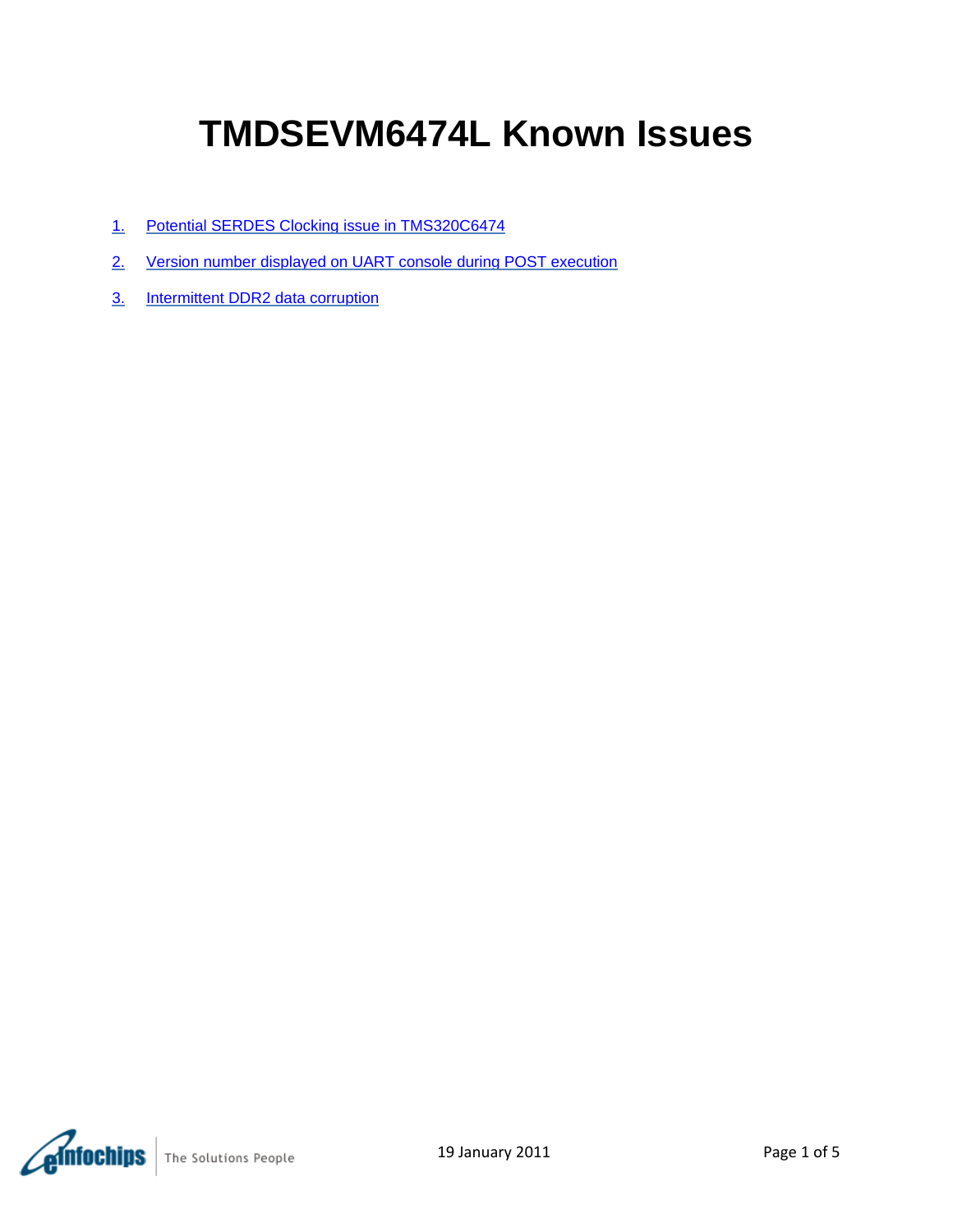## <span id="page-1-0"></span>**1. Potential SERDES Clocking issue in TMS320C6474**

- **TI Document Reference**: SPRZ283B–October 2008–Revised October 2009
- **DSP Silicon Revision(s) Affected**: 2.1, 1.3, 1.2

**Details:** A bug has been found in the SerDes interfaces of TMS320C6474 that causes a SerDes clocking problem in normal functional operation. This problem will not occur when external pull-down is applied on the TCK pin (JTAG controller clock). SerDes are used in the Ethernet interface (EMAC), Serial RapidIO® interface (SRIO) and the Antenna Interface (AIF).

The TCK pin (JTAG controller clock) is internally assigned to an internal signal that is used by the SerDes macro. For the SerDes macro to get proper clocking in the normal functional operation, it needs the internal signal to be held low. However, there is an internal pull-up on the TCK, creating problems for SerDes operation. This problem exists on all SerDes interfaces.

In TMDSEVM6474L this issue may cause EMAC loop back test to fail randomly during Power On Self Test (POST).

## **Workaround in TMDSEVM6474L Rev 2.0 and 1.0:**

A pull down is needed on TCK, to do that:

1. Un-mount pull up resistor R94 (4.7K) from net TG\_TCK. Refer below figure for the location of R94.



Figure 1. Location of R94 -- Bottom side of PCB near U32



The Solutions People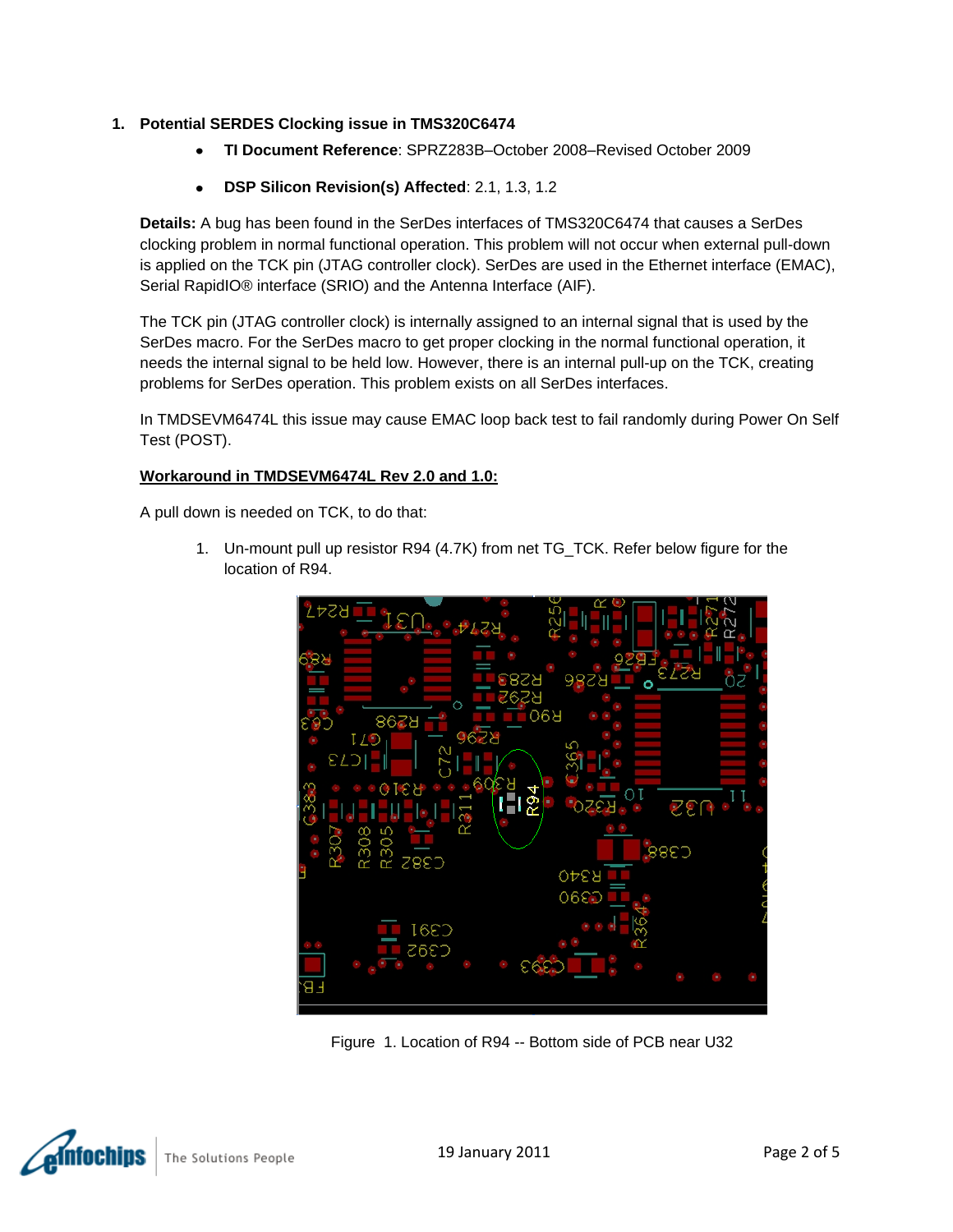2. Add 1K pull down resistor on net TCK (U32.20). Refer below figure for the location of TCK net and nearest GND node for the addition of pull down resistor between them.



Figure 2. Location of TCK (U32.20) net and nearest GND nodes -- Bottom side of PCB

3. Add 4.7K pull-down resistor on net EM\_TCK. Refer below figure for the location of EM\_TCK net and nearest GND node for the addition of pull down resistor between them



Figure 3. EM\_TCK net and nearest GND node -- Top side of PCB near 60 pin connector J3

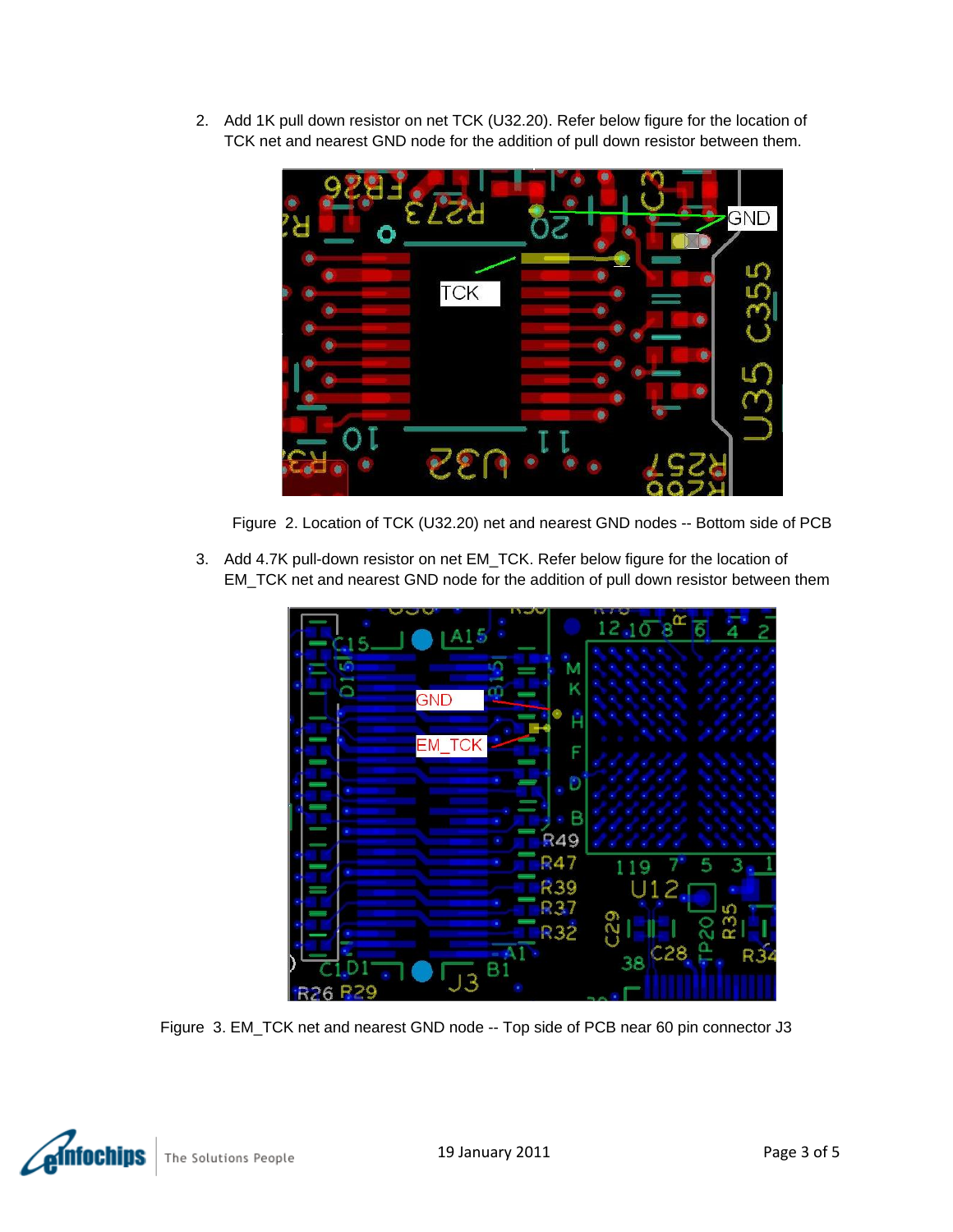## <span id="page-3-0"></span>**2. Version number displayed on UART console during POST execution**

**Details:** During POST execution the board version displayed on the UART console does not match the PCA/PCB major revision indicated on the board silk.

The version displayed by the POST is read from the FPGA, which reflects the board version set using the assembly of resistors shown below:



Note:

### **Figure 1: Board version resistor assembly**

The following table shows the mapping of PCB/PCA major version and the board build Identification version:

| [K11: J12: J11] | Description                  |
|-----------------|------------------------------|
| 000             | Proto Batch, PCB Rev 01      |
| 001             | Production Batch, PCB Rev 02 |
| $010 - 111$     | Reserved for future use      |

**Figure 2: Board build identification table**